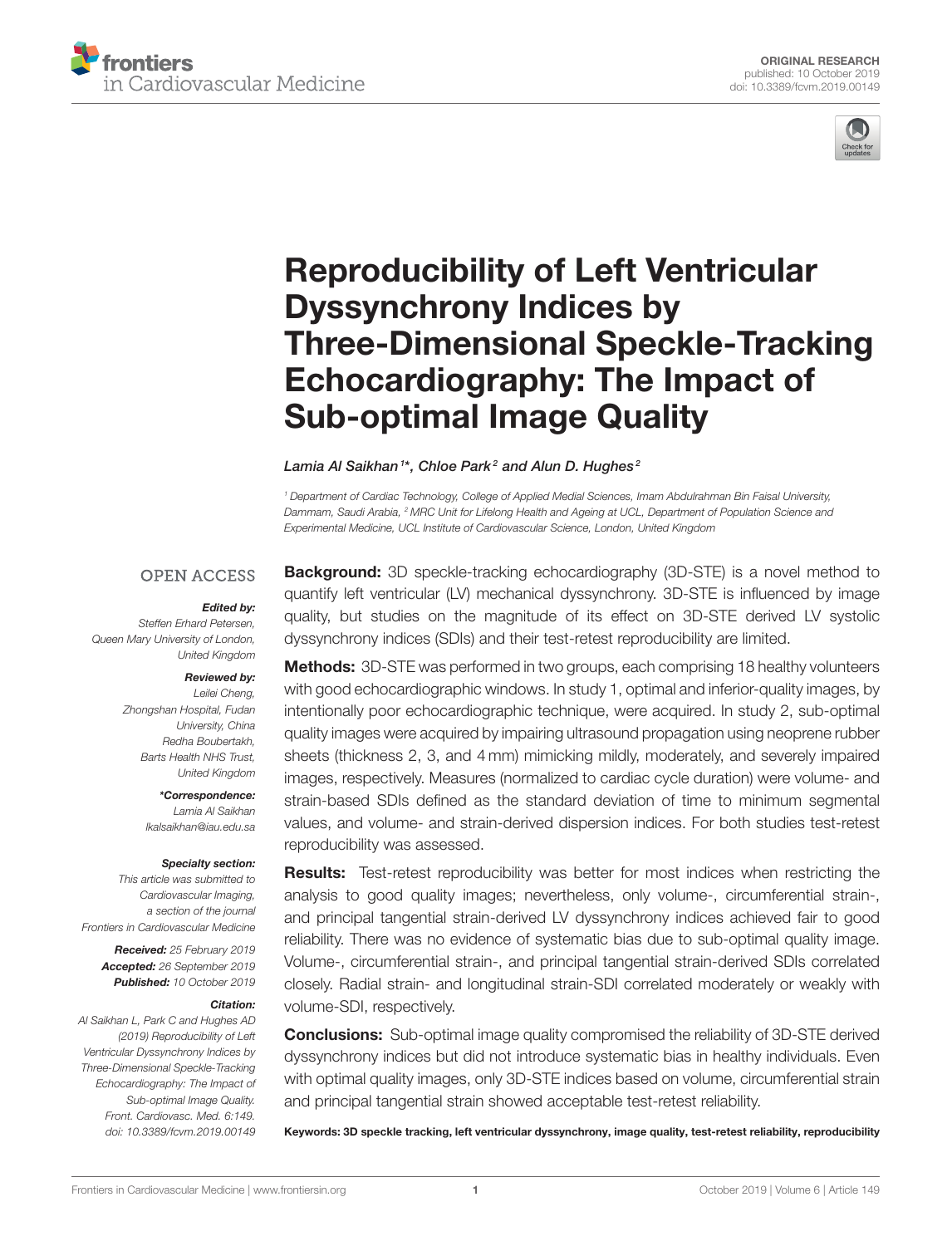# INTRODUCTION

Synchronous contraction is important for overall left ventricular (LV) systolic performance [\(1\)](#page-8-0). Widening of the QRS duration on ECG is widely used as a marker of intra-ventricular dyssynchrony. However, LV mechanical dyssynchrony (LVMD) (i.e., dyssynchronous contraction and relaxation of the myocardium) may occur in the absence of ECG evidence [\(2\)](#page-8-1). LVMD assessed using different imaging modalities has been shown to be an independent predictor of poor prognosis in cardiac disease [\(3](#page-8-2)[–9\)](#page-8-3). Hence, it may have advantages in guiding cardiac resynchronization therapy (CRT), although current guidelines are still based on electrical dyssynchrony criteria [\(10\)](#page-8-4).

LVMD can be measured by several echocardiographic imaging modalities such tissue-Doppler imaging (TDI), 2D speckle-tracking echocardiography (STE), 3D echocardiography (3DE), and 3D-STE [\(11\)](#page-8-5). TDI-based dyssynchrony indices do not improve patient selection for CRT [\(12\)](#page-8-6), but 2D-STE based dyssynchrony indices have demonstrated added value in selecting potential candidates for CRT even when QRS duration is borderline [\(13,](#page-8-7) [14\)](#page-8-8). Despite promising results, 2D-STE is limited by the requirement for nonsimultaneous measurements introducing beat-to-beat variability [\(15\)](#page-8-9). Furthermore, measurements are restricted to a single plane, and complex LV dyssynchrony patterns may be overlooked by a 2D method [\(13,](#page-8-7) [15\)](#page-8-9).

3D-STE has also emerged as a promising method for quantifying LVMD, with 3DE systolic dyssynchrony index (SDI-volume) having been proposed as a useful measure to assess LVMD and guide CRT [\(16\)](#page-8-10). In addition to SDI-volume, parameters calculated from different myocardial strain vectors [i.e., longitudinal strain (LS), radial strain (RS), circumferential strain (CS), and recently area strain (AS)] have been suggested as potentially useful measures of myocardial mechanics in LVMD [\(15\)](#page-8-9).

For a test to be useful it must be reproducible, i.e., show acceptable variability between measures (good reliability) and demonstrate no systematic differences between measurement occasions (no bias) [\(17\)](#page-8-11). Good reproducibility of 3DE dyssynchrony indices has been reported in a meta-analysis of several studies [\(16\)](#page-8-10), but one study reported that poor image quality impaired reliability of 3D dyssynchrony by ∼12–21% [\(18\)](#page-8-12). However, these studies [\(15,](#page-8-9) [16,](#page-8-10) [19–](#page-8-13)[22\)](#page-8-14) including the study of image quality [\(18\)](#page-8-12) were based on re-reading the same scans. Re-reading scans may substantially underestimate scan-rescan reliability and has limited ability to detect bias; test-retest reproducibility is usually more relevant to chronic studies [\(17\)](#page-8-11). The effect of image quality on test-retest reproducibility of 3D-STE derived dyssynchrony indices has not been reported and evidence on systematic bias related to image quality is limited. It is difficult to assess this bias in observational studies examining correlations between reliability and scan quality since these associations are confounded by factors such as age, adiposity, or other (potentially unmeasured) risk factors that may jointly influence scan quality and dyssynchrony measures [\(23\)](#page-8-15). Experimental modification of image quality avoids this confounding but evidence on the controlled effect of changing image quality on 3D-STE derived dyssynchrony indices is lacking.

We aimed therefore to (1) quantitate the impact of intentionally distorted image quality on reliability and bias of LV dyssynchrony indices by 3D-STE; (2) assess the association between SDI-volume and strain-based LV SDIs. By design, the study was conducted in healthy individuals with good echocardiographic windows since this allowed us to achieve a realistic degree of intentional image impairment to compare with good quality reference images. Some of these data have been presented previously in abstract form [\(24,](#page-8-16) [25\)](#page-8-17).

# METHODS

## Study Population

Two prospective sub-studies (study 1 and study 2; conducted at different times) were performed. In study 1, 23 healthy individuals with no previous cardiac medical history were recruited to undergo 3DE. Only individuals with excellent/optimal echocardiographic windows were included in these studies, so 5 individuals were excluded in study 1 due to sub-optimal echocardiographic windows, leaving a final sample size of 18. In study 2 study, an additional 21 healthy individuals were recruited to further quantify the impact of sub-optimal image quality. Eighteen participants were finally included after excluding 3 participants with sub-optimal echocardiographic windows. The institutional review board approved the study protocol and informed consent was obtained from all participants at the time of examination.

## Image Acquisition and Analysis

3DE examination was perfumed using an EPIQ7 ultrasound machine (Philips Medical Systems, Andover, MA) equipped with a X5-1 Xmatrix-array transducer by an experienced, British Society of Echocardiography accredited sonographer as previously described [\(26\)](#page-8-18). Following a standard protocol, LVfocused 4 wedged-shaped sub-volumes were acquired over 4 consecutive cardiac cycles during a single breath-hold from the apical window using harmonic imaging and multiple-beat 3DE mode [\(27\)](#page-8-19). During the acquisition, special care was taken to include the entire LV cavity within the pyramidal sector volume.

In study 1, two gated wide-angled 3DE LV full-volume datasets were obtained per participant. The acquisition of the first dataset was performed according to EAE/ASE recommendations [\(27\)](#page-8-19). Machine settings including gain, sector width, and depth were adjusted by the operator to maximize the quality of images ensuring clear visualization of LV endocardial borders and avoiding echo drop-out. A good 3DE image was defined as clear visualization of the endocardium in all 16-segments in both end-diastolic and end-systolic frames. The quality of the second dataset was impaired by using an intentionally sub-optimal echocardiographic technique. This was achieved by a combination of scanning the participants while laying supine resulting in more distance between the transducer and the heart, and absence of gel to create an air-tissue interface initiating multiple reflections and acoustic shadowing artifacts. This resulted in echo drop out, shadow artifacts, or poor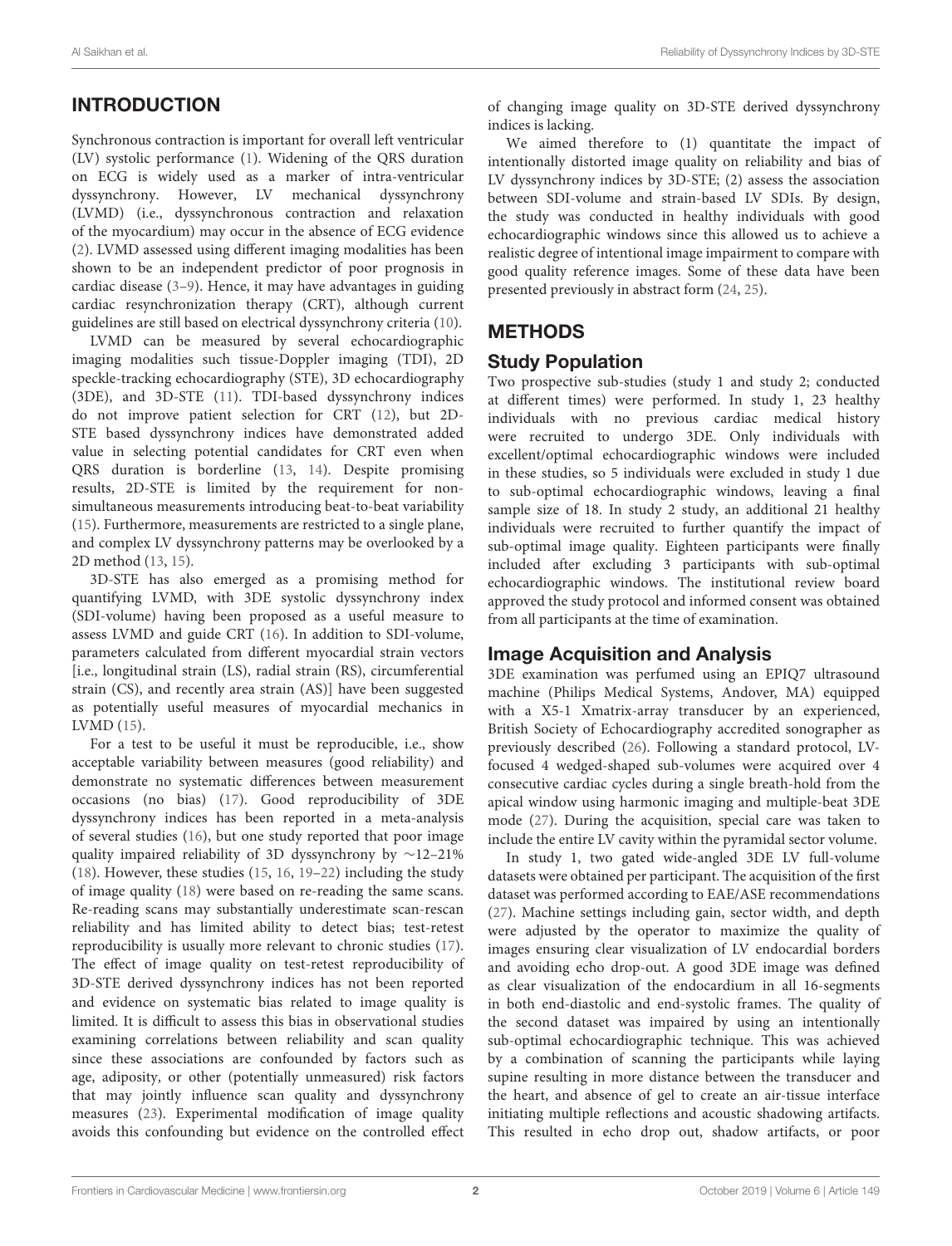visualization of the endocardium A sub-optimal 3DE image was defined as the presence of at least one of the following (**[Figure 1B](#page-2-0)**):

- (1) Poor visualization of the endocardium of up to 7 segments throughout the cardiac cycle in a 16-segment LV model.
- (2) The presence of echo dropout. (3) Shadow artifacts.

An identical acquisition protocol (optimal and sub-optimal images) under the same conditions was repeated on the same day (typically within 1 h of the original scan) to assess the test-retest reproducibility of optimal and sub-optimal images.

In study 2, the quality of the 3DE images was impaired by attenuating ultrasound propagation in a graded and reproducible manner to better quantitate the impact of sub-optimal image



<span id="page-2-0"></span>principle tangential strain. (B) An example of a good and sub-optimal 3DE image quality obtained from the same participant in study 1. (C) An example of a 3DE with an optimal quality reference (no neoprene), mild (2 mm neoprene), moderate (3 mm neoprene), and severe (4 mm neoprene) impairment of 3DE image quality obtained from the same participant in study 2.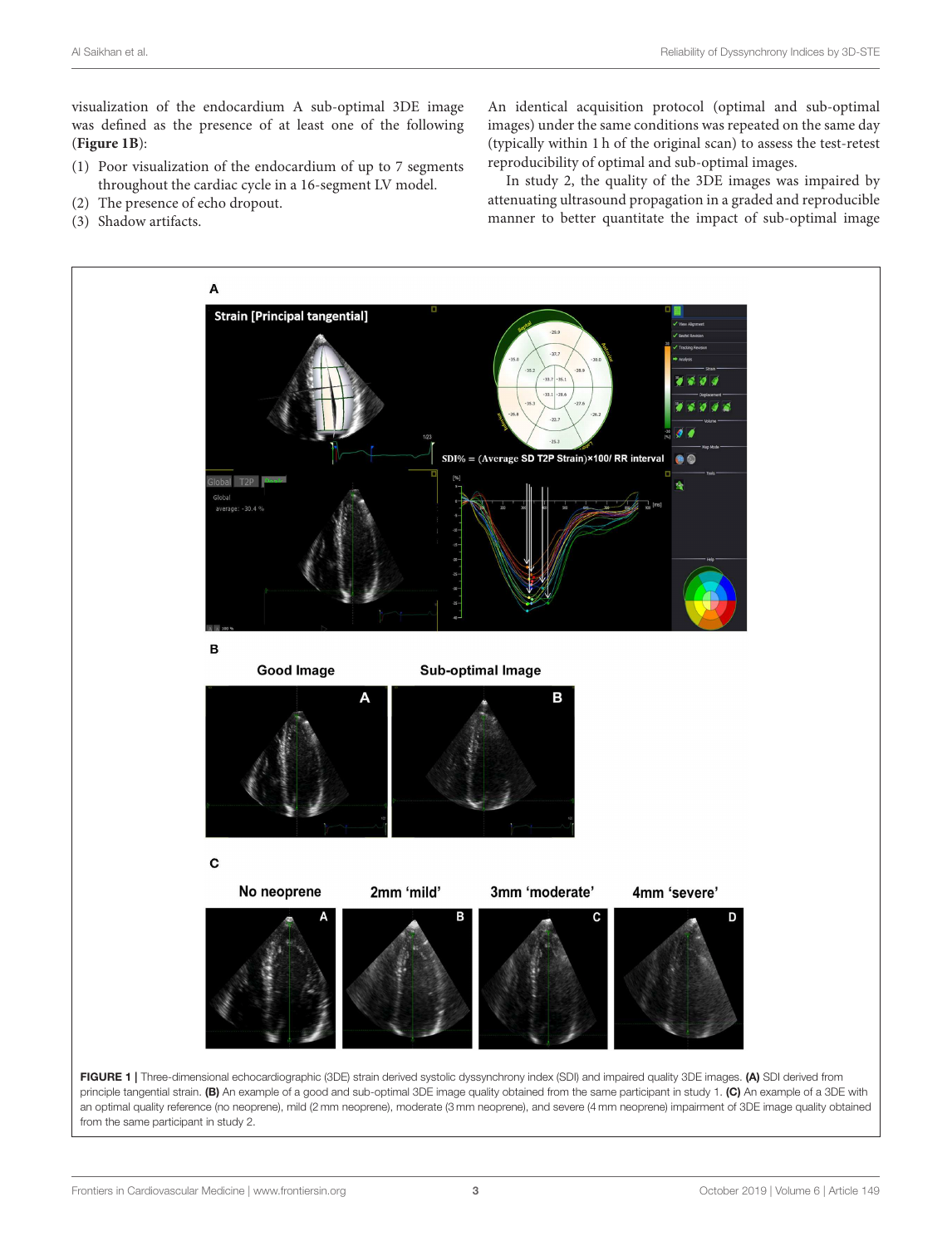quality. In achieving this, we used three sheets of ultrasoundattenuating material called neoprene rubber with different thicknesses (2, 3, and 4 mm) to mimic mild, moderate, and severe impairment in image quality, respectively (**[Figure 1C](#page-2-0)**). Neoprene is a polymer of chloroprene, 2 chloro-1, and 3-butadiene. We chose it as many of its acoustic properties are similar to soft biological tissues, it is durable, and it has a comparatively high attenuation coefficient [\(28,](#page-8-20) [29\)](#page-8-21). Each sheet of neoprene rubber was placed between the skin and the transducer with ultrasound gel on both sides after which images were captured. In total, 4 gated 3DE LV full-volume datasets including an optimal quality reference image (no neoprene) were acquired per participant (**[Figure 1C](#page-2-0)**). We avoided images with stitching artifacts and ensured good quality ECG signals. We maintained a constant frame rate between scans with a minimum acquisition rate of 18 frames/second [\(30\)](#page-8-22) and optimal machine settings.

Image analysis was perfumed using 4D LV-Analysis© software (TomTec Imaging Systems GmbH, Germany, 2015) by a single blinded reader. In total, 4 datasets per participant for each sub-study were analyzed. To quantify read-to-read variability a second read of scan was performed ∼2–3 months after the

<span id="page-3-0"></span>

| <b>TABLE 1</b>   Study population characteristics. |  |
|----------------------------------------------------|--|
|----------------------------------------------------|--|

|                                    | Study 1 ( $n = 18$ ) | Study 2 ( $n = 18$ ) |
|------------------------------------|----------------------|----------------------|
| Age, years                         | $28 \pm 6$           | $31 \pm 6$           |
| Male, number (%)                   | 10 (55.5%)           | 15 (83.3%)           |
| Systolic blood pressure, mmHg      | $118.2 \pm 8.6$      | $123.2 \pm 9.2$      |
| Diastolic blood pressure, mmHg     | $73.5 \pm 7.3$       | $77.3 \pm 9.5$       |
| Heart rate, bpm                    | $72 \pm 13.8$        | 69.1 $\pm$ 14.2      |
| Height, cm                         | $169.9 \pm 9.4$      | $172.2 \pm 8.7$      |
| Weight, kg                         | $70.9 \pm 16.1$      | $73.0 \pm 8.1$       |
| Body mass index, kg/m <sup>2</sup> | $24.5 \pm 5.8$       | $24.7 \pm 3.6$       |
| Body surface area, m <sup>2</sup>  | $1.8 \pm 0.21$       | $1.8 \pm 0.12$       |
| <b>3D-STE derived LV measures</b>  |                      |                      |
| 3D EF, %                           | $57.3 \pm 3.3$       | $55.4 \pm 2.5$       |
| 3D EDV, ml/m <sup>2</sup>          | $67.8 \pm 8.9$       | $74.9 \pm 13.2$      |
| 3D ESV, ml/m <sup>2</sup>          | $28.9 \pm 4.4$       | $33.5 \pm 6.7$       |
| 3D SV, ml                          | $70.4 \pm 9.9$       | $77.1 \pm 13.1$      |
| 3D LV mass, g                      | $127.7 \pm 17.7$     | $129.8 \pm 14.1$     |
| $SDI$ <sub>volume</sub> , %        | $5.4 \pm 1.1$        | $4.4 \pm 0.9$        |
| CS-SDI, %                          | $5.4 \pm 1.5$        | $4.8 \pm 1.4$        |
| LS-SDI, %                          | $2.1 \pm 0.6$        | $1.7 \pm 0.7$        |
| RS-SDI, %                          | $3.7 \pm 1.1$        | $3.3 \pm 0.9$        |
| PTS-SDI, %                         | $4.3 \pm 1.1$        | $3.3 \pm 1.0$        |
| $Di$ <sub>Volumes</sub> , %        | $16.2 \pm 2.9$       | $14.3 \pm 2.6$       |
| CS-Di, %                           | $17.6 \pm 4.6$       | $16.7 \pm 5.7$       |
| LS-Di, %                           | $7.4 \pm 2.1$        | $5.9 \pm 2.3$        |
| RS-Di, %                           | $12.6 \pm 2.9$       | $11.2 \pm 2.7$       |
| PTS-Di, %                          | $14.8 \pm 3.9$       | $11.7 \pm 3.1$       |

*Data are mean* ± *standard deviation or number (%). CS, circumferential strain; Di, dispersion (difference between minimum and maximum time to peak of measure over 16-LV segments normalized to cardiac cycle duration); EDV, end-diastolic volume; EF, ejection fraction; ESV, end-systolic volume; LS, longitudinal strain; LV, left ventricle; PTS, principle tangential strain; RS, radial strain; SDI, systolic dyssynchrony index; SV, stroke volume; 3D-STE, three-dimensional speckle tracking echocardiography.*

initial read. At the start of each analysis, three standard apical views and one short-axis view were automatically selected and displayed by the software. The longitudinal axis of the LV in all apical views were further aligned manually if needed using the mitral valve annulus and the apex as anatomical landmarks. The LV endocardial borders in all three apical views were then automatically defined by the software at end-diastole and tracked throughout the cardiac cycle in 3D space from which the 3D LV endocardial shell was constructed. Further, manual adjustments were kept as minimal as possible. The software then subdivided the LV into 16 segments using a standard model [\(31\)](#page-8-23) and provided curves as well as maps of global and segmental volumetric and deformation indices.

LV dyssynchrony indices were the following (**[Figure 1A](#page-2-0)**):

- Volume-based SDI, defined as the SD of time to minimum segmental volumes over 16-LV segments.
- Strain-based SDI, calculated as the SD of time to peak segmental strain over 16 LV-segments from LS, CS, RS, and principle tangential strain (PTS) which is a composite 3D measure of CS and LS.
- Volume- and strain-derived dispersion indices (Di), calculated as the difference between minimum and maximum time to peak of segmental volume/strain values over 16-LV segments.

All indices were normalized to cardiac cycle length and reported as %.

#### Statistical Analysis

Continuous variables are presented as mean  $\pm$  SD. Categorical variables are presented as counts and percentages. Analysis was performed using mixed linear modeling method to assess bias and reliability (fixed effects: scan occasion and image quality, random effect: participant identity). Test-retest reliability was quantified by intraclass correlation coefficients (ICC). Reliability was classified as follows: ICC  $\langle 0.4 \rangle$  = poor,  $0.4 \rangle$  ICC  $<$  0.75 = fair to good, and ICC  $\ge$  0.75 = excellent [\(32\)](#page-8-24). Measurement error was assessed as the standard error of estimates derived from the mixed linear modeling as advocated by Popović and Thomas ([33\)](#page-9-0). Bias was assessed using Bland

<span id="page-3-1"></span>

|                           |                       | <b>ICC</b>         |
|---------------------------|-----------------------|--------------------|
|                           | <b>Optimal images</b> | Sub-optimal images |
| SDI <sub>volume</sub> , % | 0.69                  | 0.20               |
| CS-SDI, %                 | 0.73                  | 0.36               |
| LS-SDI, %                 | 0.40                  | 0.42               |
| PTS-SDI, %                | 0.52                  | 0.16               |
| RS-SDI, %                 | 0.28                  | 0.07               |
| Di <sub>volumes</sub> , % | 0.71                  | 0.04               |
| CS-Di, %                  | 0.69                  | 0.23               |
| LS-Di, %                  | 0.29                  | 0.46               |
| PTS-Di, %                 | 0.60                  | 0.24               |
| RS-Di, %                  | 0.16                  | 0.04               |

*Abbreviations are as in* [Table 1](#page-3-0) *in addition to ICC, intraclass correlation coefficient.*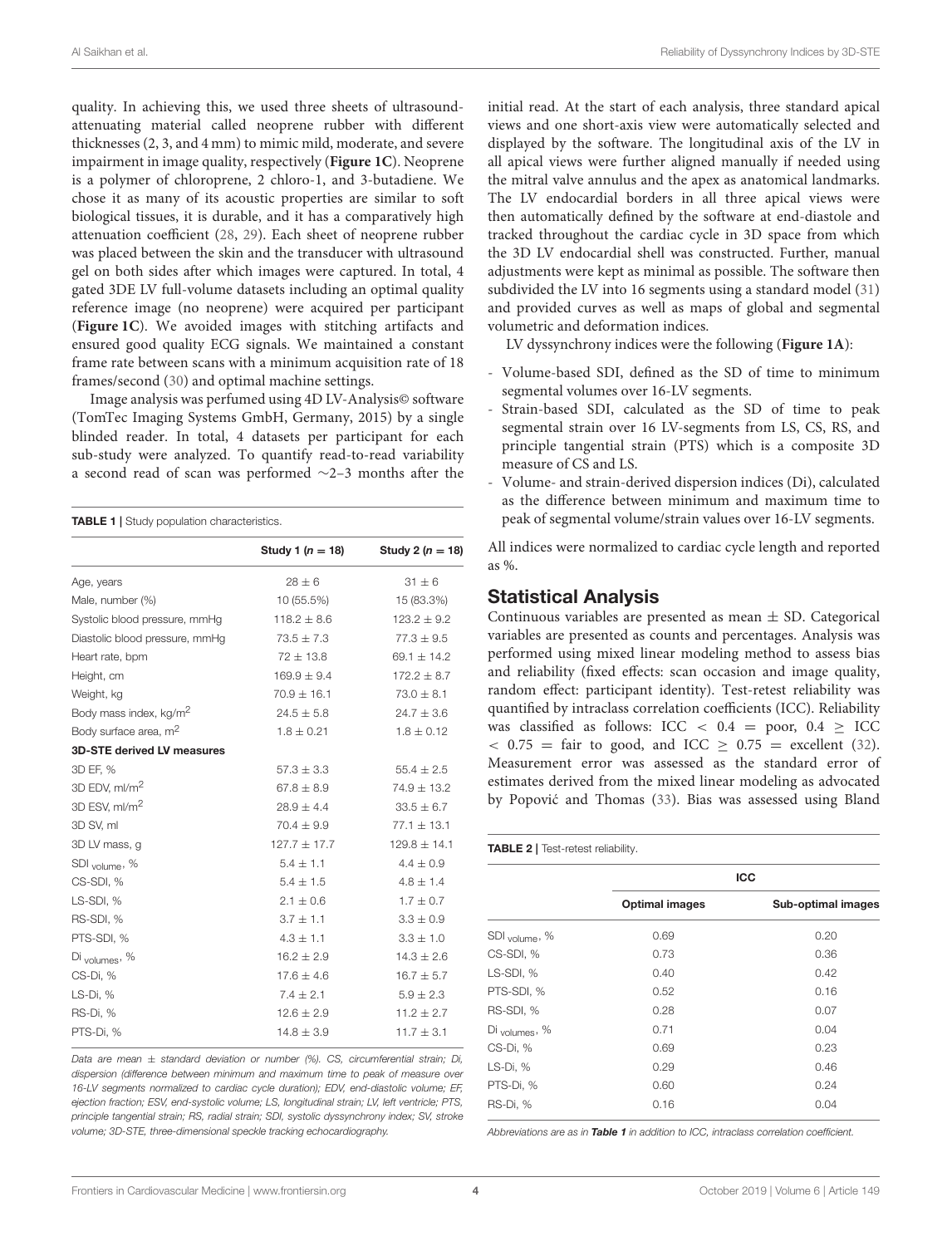|                           | <b>Mean (95% CI)</b> |                   | <b>Bias</b>                                           |                  |
|---------------------------|----------------------|-------------------|-------------------------------------------------------|------------------|
|                           | Optimal              | Suboptimal        | Mean $\Delta \pm$ SEM (95% CI) [optimal – suboptimal] | $P_{\text{Bon}}$ |
| SDI <sub>volume</sub> , % | 5.4(4.9, 5.8)        | 4.9(4.5, 5.4)     | $0.41 \pm 0.21$ (0.002, 0.82)                         | 0.25             |
| CS-SDI, %                 | 5.4(4.8, 5.9)        | 5.4(4.8, 5.9)     | $-0.02 \pm 0.23 (-0.47, 0.43)$                        | >0.9             |
| LS-SDI, %                 | 2.0(1.7, 2.4)        | 2.2(1.8, 2.6)     | $-0.16 \pm 0.23 (-0.62, 0.30)$                        | >0.9             |
| PTS-SDI, %                | 4.3(3.9, 4.8)        | 3.8(3.3, 4.2)     | $0.58 \pm 0.24$ (0.12, 1.05)                          | 0.07             |
| RS-SDI, %                 | 3.9(3.5, 4.3)        | 3.7(3.3, 4.1)     | $0.19 \pm 0.22$ (-0.25, 0.62)                         | >0.9             |
| Di <sub>volumes</sub> , % | 16.3 (15.0, 17.6)    | 15.7 (14.4, 16.9) | $0.67 \pm 0.63 (-0.58, 1.9)$                          | >0.9             |
| CS-Di, %                  | 17.6 (15.5, 19.6)    | 18.5 (16.4, 20.6) | $-0.96 \pm 0.84 (-2.6, 0.69)$                         | >0.9             |
| LS-Di, %                  | $7.2$ (6.0, 8.5)     | 7.8(6.6, 9.1)     | $-0.60 \pm 0.78 (-2.1, 0.93)$                         | >0.9             |
| PTS-Di, %                 | 14.6 (13.1, 16.1)    | 13.3 (11.8, 14.7) | $1.3 \pm 0.69 (-0.01, 2.7)$                           | 0.26             |
| RS-Di, %                  | 13.0 (11.7, 14.3)    | 12.8 (11.5, 14.1) | $0.19 \pm 0.76 (-1.3, 1.7)$                           | >0.9             |

<span id="page-4-0"></span>TABLE 3 | Comparison of 3D-STE derived LV dyssynchrony indices by image quality (Study 1).

*Data are means (95% confidence intervals), PBon are Bonferroni adjusted P values. Abbreviations as in* [Table 1](#page-3-0)*.*

Altman analysis and presented as the mean difference with limits of agreement between scans of different image quality. Intra-observer reproducibility based on re-reading the same (good quality) scans and was performed by the first reader (LA) blinded to the original measurements after 2–3 months interval. Over the same interval, inter-observer reproducibility was also performed by a second reader (CP) blinded to first reader's measurements. Linear correlations were analyzed and summarized using Pearson's correlation coefficient,  $r$ . The sample size was chosen to ensure a lower limit of the one-sided confidence interval  $\leq$ 0.15 assuming a ICC = 0.8 [\(34\)](#page-9-1). With this sample size we could also detect a bias  $> 1SD$  (alpha = 0.05) with 96% power. All analyses were performed in Stata version 15.1 (StataCorp LLC, USA).

#### RESULTS

#### Baseline Characteristics

Characteristics of participants in study 1 and 2 are summarized in **[Table 1](#page-3-0)**. Individuals in study 1 were  $28 \pm 6$  years old and 10 (55.5%) were men. Individuals in study 2 were  $31 \pm 6$  years old and 15 (83.3%) were men. In study 1, the frame rate (per cycle) was 21  $\pm$  4 (SD) and 21  $\pm$  3 (SD) for good and sub-optimal quality images, respectively. For study 2, frame rate (per cycle) was  $21 \pm 3$  (SD),  $21 \pm 3$  (SD),  $21 \pm 3$  (SD), and  $21 \pm 3$  (SD) for the optimal, mildly, moderately, and severely impaired quality images, respectively.

#### Test-Retest and the Impact of Image Quality on Reliability and Bias

Under optimal conditions (i.e., good quality images), only volume, CS and PTS 3D-STE derived dyssynchrony indices achieved fair to good test-retest reliability, whereas LS and RS derived dyssynchrony indices showed poor test-retest reliability (**[Table 2](#page-3-1)**). Reduced 3DE image quality impaired the reliability of 3D-STE derived LV dyssynchrony indices with test-retest reliability being poor for all indices when images were suboptimal (**[Table 2](#page-3-1)**).

There was no evidence of systematic bias due to sub-optimal image quality in any of 3D-STE derived LV dyssynchrony indices in study 1 (**[Table 3](#page-4-0)**). In study 2 using neoprene sheets, there was evidence of a small degree of systematic underestimation in volume derived dyssynchrony indices with increasingly poor image quality (**[Table 4](#page-5-0)**). Bland and Altman analysis by image quality is shown in **[Table S1](#page-7-0)** and **[Figure S1](#page-7-0)**. Suboptimal image analyses showed higher mean difference  $(\pm SD)$  and wider limit of agreement for all 3D-STE drive LV dyssynchrony indices compared to good image analyses.

Intra-observer reproducibility based on re-reading the same (good quality) scans showed good to excellent reproducibility of all dyssynchrony indices except for LS derived dyssynchrony indices (**[Table 5](#page-6-0)**). Reproducibility was fair to good for LS-SDI, but poor for LS-Di. Inter-observer reproducibility was excellent for volume-based dyssynchrony indices, and CS and RS derived SDIs, but only fair to good for PTS and LS derived SDIs (**[Table 6](#page-6-1)**). Overall, strain derived SDI indices showed better inter-observer reproducibility than strain-derived dispersion indices (**[Table 6](#page-6-1)**). Only CS-Di and RS-Di showed fair to good inter-observer reproducibility, being poor for LS-Di and PTS-Di (**[Table 6](#page-6-1)**).

## Inter-associations Between Volume- and Strain-Derived SDI Indices

PTS-SDI and CS-SDI correlated well with SDI-volume ( $r = 0.70$ ,  $p < 0.0001$  for PTS-SDI; and  $r = 0.66$ ,  $p < 0.0001$  for CS-SDI) (**[Figure 2](#page-7-1)**). RS-SDI correlated moderately with SDI-volume ( $r =$ 0.57,  $p < 0.0001$ ), whereas LS-SDI correlated weakly ( $r = 0.35$ ,  $p = 0.0025$  (**[Figure 2](#page-7-1)**).

## **DISCUSSION**

3D-STE has theoretical advantages over other ultrasound-based methods for quantification of LVMD as it allows comprehensive evaluation of active contraction of the myocardium along different myocardial vectors simultaneously, and may therefore provide a better representation of LVMD [\(15\)](#page-8-9). However, to be useful 3D-STE evaluation of LVMD needs to achieve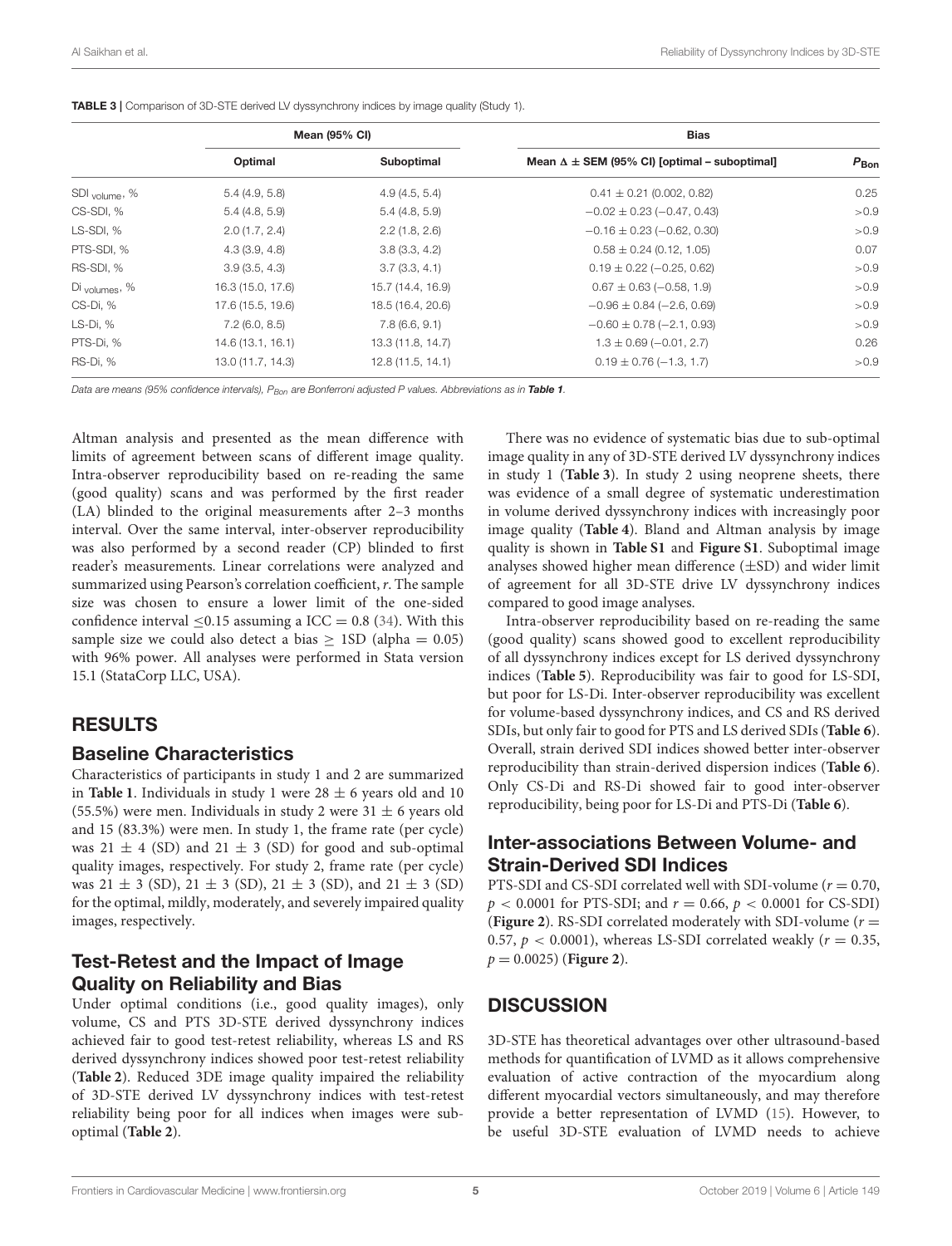|                           |                              | Extent of bias relative to the reference Mean $\Delta \pm$<br>SEM (95% CI) |                              | P (trend) |                   |                   | Mean (95% CI)     |                   |
|---------------------------|------------------------------|----------------------------------------------------------------------------|------------------------------|-----------|-------------------|-------------------|-------------------|-------------------|
|                           | Mild                         | Moderate                                                                   | Severe                       |           | Reference         | Mild              | <b>Moderate</b>   | Severe            |
| SDI <sub>volume</sub> , % | $-0.02 \pm 0.32 (-0.6, 0.6)$ | $-0.79 \pm 0.32 (-1.4, -0.17)$                                             | $-1.1 \pm 0.32 (-1.7, -0.5)$ | 0.0001    | 4.4(3.9, 4.9)     | 4.4(3.9, 4.9)     | 3.6(3.1, 4.2)     | 3.3(2.8, 3.8)     |
| CS-SDI, %                 | $0.06 \pm 0.51 (-0.94, 1.0)$ | $-0.25 \pm 0.51 (-1.2, 0.74)$                                              | $0.59 \pm 0.51 (-0.41, 1.6)$ | 0.37      | 4.8(3.9, 5.6)     | 4.8(4.0, 5.7)     | 4.5(3.7, 5.4)     | 5.4 (4.5, 6.2)    |
| LS-SDI, %                 | $-0.18 \pm 0.7 (-1.5, 1.2)$  | $-1.7, 1.0$<br>$-0.32 \pm 0.7$                                             | $0.90 \pm 0.7 (-0.46, 2.3)$  | 0.25      | 1.7 (0.69, 2.6)   | 1.5(0.51, 2.5)    | 1.3(0.37, 2.3)    | 2.6(1.6, 3.5)     |
| <b>PTS-SDI, %</b>         | $0.08 \pm 0.76 (-1.4, 1.6)$  | $(-1.9, 1.0)$<br>$-0.49 \pm 0.76$                                          | $0.48 \pm 0.76 (-1.0, 1.9)$  | 0.71      | 3.3(2.2, 4.4)     | 3.4(2.3, 4.5)     | 2.8(1.7, 3.9)     | 3.8(2.7, 4.9)     |
| RS-SDI, %                 | $-0.08 \pm 0.59 (-1.2, 1.1)$ | $-0.7 \pm 0.59 (-1.8, 0.45)$                                               | $0.38 \pm 0.59 (-0.78, 1.5)$ | 0.78      | 3.3(2.4, 4.2)     | 3.2(2.3, 4.1)     | 2.6(1.7, 3.5)     | 3.7(2.8, 4.5)     |
| Di volumes, %             | $-0.63 \pm 0.59 (-2.5, 1.2)$ | $-1.9 \pm 0.59(-3.8, 0.01)$                                                | $-2.2 \pm 0.59 (-4.1, -0.3)$ | 0.011     | 14.3 (12.7, 15.9) | 13.7 (12.0, 15.3) | 12.4(10.8, 14.1)  | 12.1 (10.5, 13.8) |
| CS-Di, %                  | $-0.74 \pm 2.0 (-4.7, 3.2)$  | $0.09 \pm 2.0 (-3.9, 4.1)$                                                 | $3.6 \pm 2.0 (-0.31, 7.6)$   | 0.07      | 16.7 (13.5, 19.9) | 15.9 (12.7, 19.1) | 16.8 (13.6, 19.9) | 20.3 (17.1, 23.5) |
| LS-Di, %                  | $-0.63 \pm 2.1 (-4.8, 3.5)$  | $-1.2 \pm 2.1 (-5.3, 3.0)$                                                 | $2.7 \pm 2.1 (-1.5, 6.9)$    | 0.27      | 5.9 (2.9, 8.8)    | 5.2 (2.2, 8.2)    | 4.7(1.7, 7.7)     | 8.6 (5.6, 11.6)   |
| PTS-Di, %                 | $-0.03 \pm 2.1 (-4.2, 4.1)$  | $-1.5 \pm 2.1 (-5.7, 2.6)$                                                 | $1.5 \pm 2.1 (-2.7, 5.7)$    | 0.66      | 11.7(8.6, 14.8)   | 11.7(8.5, 14.8)   | 0.2(7.0, 13.3)    | 13.2 (10.1, 16.4) |
| RS-Di, %                  | $-0.67 \pm 1.9 (-4.3, 3.0)$  | $-2.1 \pm 1.9 (-5.8, 1.6)$                                                 | $1.9 \pm 1.9$ $(-1.7, 5.6)$  | 0.47      | 11.2(8.4, 13.9)   | 10.5(7.7, 13.3)   | 9.1(6.3, 11.9)    | 13.1 (10.3, 15.9) |

acceptable reproducibility in the context of a clinically-relevant range of image qualities. We assessed the effect of image quality on test-retest reproducibility of 3D-STE derived LV dyssynchrony indices and assessed the correlation between strain-derived indices and SDI-volume. We found that suboptimal image quality did not introduce a systematic bias on 3D-STE derived strain-based LV dyssynchrony indices, although there was some evidence of underestimation of volume-based dyssynchrony indices with poorer image quality. However, under optimal conditions only volume, CS and PTS 3D-STE derived dyssynchrony indices achieved fair to good test-retest reliability. Under suboptimal conditions the reliability of all 3D-STE LV dyssynchrony indices was poor.

SDI-volume by 3DE has previously been reported to be a feasible and reliable measure to assess LVMD [\(16,](#page-8-10) [35\)](#page-9-2). In a large meta-analysis, 3DE demonstrated 94% feasibility for the assessment of LVMD, and SDI-volume showed good intraand inter-observer reproducibility based on re-reading scans [interobserver ICC =  $0.92$  (95% CI 0.88, 0.95) and intraobserver  $ICC = 0.95 (95\% CI 0.93, 0.97)]$  [\(16\)](#page-8-10). However, the authors highlighted the lack of estimates of test-retest reliability which is the relevant measure for follow-up assessments of LVMD. We show that when image quality is optimal volume-based LV dyssynchrony indices have acceptable test-retest reliability (albeit noticeably lower than re-reading reliability), but that the testretest reliability of volume-based LV dyssynchrony indices is substantially lower for sub-optimal images.

Comprehensive evaluation of LVMD from different myocardial vectors including LS, RS, CS, and more recently AS (AS; principal tangential strain or 3D-strain) may provide a better representation of the active contraction of the myocardium than volume changes [\(15\)](#page-8-9). Despite this, there is currently a limited number of studies which have assessed the reliability of strain-based LV dyssynchrony indices by 3D-STE [\(15,](#page-8-9) [19–](#page-8-13)[22\)](#page-8-14). Comprehensive assessment of LVMD of all myocardial directions by 3D-STE has been investigated by Thebault et al. although the authors only provided a re-read reliability assessment of AS derived dyssynchrony indices [\(21\)](#page-8-25); the test-retest reliability of these indices has not been previously assessed. We show that LV dyssynchrony indices based on CS and PTS have fair to good test-retest reliability only when images are optimal, reliability is generally poor for sub-optimal images. Our data add to previous observations by Russo et al. who showed that poor image quality impaired the reliability of LV dyssynchrony indices assessed by 3DE even when re-reading the same images [\(18\)](#page-8-12). We suggest that use of reliability estimates based on re-reading scans are likely to be over-optimistic and propose that test-retest estimates are a sounder basis for estimating sample sizes required to examine changes in dyssynchrony indices in follow-up studies.

<span id="page-5-0"></span>Different components of myocardial mechanics reflect the contributions of different layers of the myocardium [\(36\)](#page-9-3); these may be differentially affected by the extent and etiology of disease [\(37\)](#page-9-4). It is possible therefore that LV dyssynchrony indices of different myocardial vectors may show differential associations with 3D-STE volume-based dyssynchrony indices. We found that SDI-volume correlated well with SDI derived from either PTS or CS and correlated moderately with RD-SDI, while SDI-volume

IABLE 4 | Comparison of 3D-STE derived LV dyssynchrony indices by image quality (Study 2).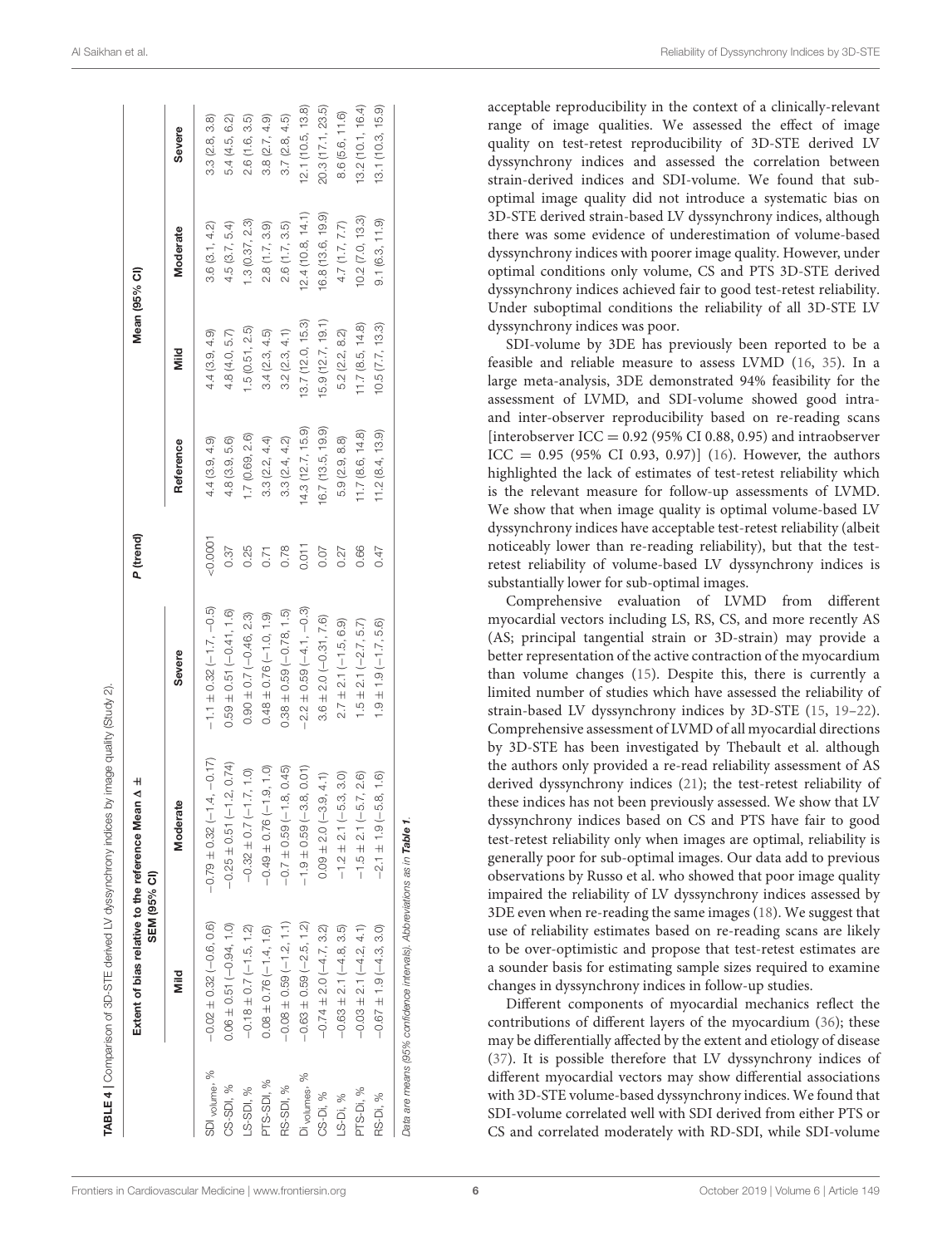<span id="page-6-0"></span>**TABLE 5** | Intra-observer reproducibility based on re-reading the good quality scans ( $N = 10$ ).

|                           | <b>Mean (95% CI)</b> |                   | <b>Bias</b>                        | <b>ICC</b> |
|---------------------------|----------------------|-------------------|------------------------------------|------------|
|                           | 1st reading          | 2nd reading       | Mean $\Delta \pm$ SEM (95% CI)     |            |
| SDI <sub>volume</sub> , % | 5.1(4.3, 5.8)        | 5.03(4.3, 5.8)    | $-0.03 \pm 0.06 (-0.16, 0.08)$     | 0.98       |
| CS-SDI, %                 | 5.0(4.0, 5.9)        | 5.3(4.4, 6.2)     | $0.31 \pm 0.19 (-0.08, 0.69)$      | 0.87       |
| LS-SDI, %                 | 2.0(1.6, 2.3)        | 1.8(1.5, 2.1)     | $-0.17 \pm 0.11 (-0.39, 0.04)$ ,   | 0.69       |
| PTS-SDI, %                | 4.0(3.4, 4.7)        | 4.3(3.5, 5.0)     | $0.24 \pm 0.08$ (0.08, 0.4)        | 0.96       |
| RS-SDI, %                 | 3.8(3.0, 4.6)        | 3.8(3.0, 4.6)     | $-0.012 \pm 0.08 (-0.17, 0.14)$    | 0.97       |
| Di <sub>volumes</sub> , % | 15.3 (13.8, 16.8)    | 15.4 (13.6, 17.1) | $0.04 \pm 0.33 (-0.62, 0.69)$      | 0.88       |
| CS-Di, %                  | 16.6 (13.4, 19.8)    | 16.7 (14.1, 19.3) | $0.07 \pm 0.9 (-1.7, 1.8)$         | 0.73       |
| LS-Di, %                  | 7.1(5.9, 8.2)        | 6.3(5.5, 7.2)     | $-0.73 \pm 0.52 (-1.7, 0.28)$      | 0.26       |
| PTS-Di, %                 | 13.6 (11.8, 15.3)    | 14.1 (12.2, 16.1) | $0.57 \pm 0.2$ (0.02, 1.1)         | 0.94       |
| RS-Di, %                  | 12.9 (10.9, 14.9)    | 12.5 (10.7, 14.4) | $-0.38 \pm 0.23$ ( $-0.84$ , 0.08) | 0.96       |

*Data are means (95% confidence intervals). Abbreviations as in* [Table 1](#page-3-0)*.*

<span id="page-6-1"></span>**TABLE 6** | Inter-observer reproducibility based on re-reading the good quality scans  $(N = 10)$ .

|                           | <b>Mean (95% CI)</b> |                   | <b>Bias</b>                    | <b>ICC</b> |
|---------------------------|----------------------|-------------------|--------------------------------|------------|
|                           | 1st observer         | 2nd observer      | Mean $\Delta \pm$ SEM (95% CI) |            |
| SDI <sub>volume</sub> , % | 5.1(4.3, 5.8)        | 5.1(4.3, 5.9)     | $0.05 \pm 0.08 (-0.11, 0.21)$  | 0.96       |
| CS-SDI, %                 | 5.0(4.0, 5.9)        | 6.1(4.5, 7.7)     | $1.1 \pm 0.37$ (0.40, 1.9)     | 0.77       |
| LS-SDI, %                 | 1.9(1.7, 2.3)        | 1.9(1.5, 2.3)     | $-0.10 \pm 0.16 (-0.41, 0.21)$ | 0.50       |
| PTS-SDI, %                | 4.0(3.4, 4.7)        | 4.4(3.2, 5.6)     | $0.34 \pm 0.35 (-0.33, 1.0)$   | 0.64       |
| RS-SDI, %                 | 3.8(3.0, 4.6)        | 3.7(2.8, 4.6)     | $-0.08 \pm 0.23 (-0.53, 0.37)$ | 0.79       |
| Di <sub>volumes</sub> , % | 15.3 (13.8, 16.8)    | 15.4 (13.6, 17.1) | $0.05 \pm 0.36 (-0.66, 0.76)$  | 0.86       |
| CS-Di, %                  | 16.6 (13.4, 19.8)    | 21.8 (15.6, 27.9) | $5.1 \pm 1.9$ (1.3, 8.9)       | 0.55       |
| $LS-Di, %$                | 7.1(5.9, 8.2)        | 6.9(5.4, 8.3)     | $-0.23 \pm 0.75 (-1.7, 1.2)$   | < 0.1      |
| PTS-Di, %                 | 13.6 (11.8, 15.3)    | 16.0 (10.6, 21.5) | $2.5 \pm 2.1 (-1.6, 6.6)$      | 0.22       |
| RS-Di, %                  | 12.9 (10.9, 14.9)    | 13.3 (10.3, 16.2) | $0.34 \pm 0.83 (-1.3, 1.9)$    | 0.69       |

*Data are means (95% confidence intervals). Abbreviations as in* [Table 1](#page-3-0)*.*

correlated weakly with LS-SDI. This could be consistent with these measures reflecting different myocardial activation patterns but equally the poor correlation between LS-SDI and SDI-volume could simply reflect the poor reliability of LS-SDI. Further work is required to establish whether differences in 3D-STE LV dyssynchrony indices have any prognostic importance.

#### Limitations

We acknowledge a number of limitations in this study. We only examined short-term test-retest reliability of 3D-STE derived LV dyssynchrony indices, and how they are influenced by suboptimal image quality in healthy individuals. The use of healthy individuals makes generalization to specific cardiac pathologies difficult but at least some of our findings are likely to be relevant to studies of diseased populations since sub-optimal image quality is more likely in unhealthy individuals. Image quality is only one factor influencing the clinical utility of 3D-STE in assessing LVMD. While our approach produced impairments of image quality that were qualitatively similar to that seen in older or more obese patients, echocardiographic images may impaired by other factors such as emphysema or surgical scars which may be more difficult to simulate. 3D-STE is also constrained by limited temporal resolution and the effect of frame rate on reproducibility was not studied as this has been described by others [\(30\)](#page-8-22), but we ensured that an adequate and consistent frame rate was maintained in all studies to avoid any bias from this source. The study was performed by a single observer which is a strength in that it avoids the influence of inter-observer variability but limits its applicability to typical clinical practice. Our study was performed on healthy individuals with good image quality (before image degradation) to maximize our ability to detect effects. Similar studies on individuals with cardiac disease, particularly dyssynchrony, would be valuable in future. We used software from a single vendor−3D-STE LV dyssynchrony indices have been reported to be uninfluenced by hardware or software [\(16\)](#page-8-10), but other 3D-STE measures are vendor-dependent [\(35\)](#page-9-2); therefore, our results should not be assumed to generalize to software from other vendors.

## **CONCLUSION**

Under optimal conditions in healthy individuals, the reliability of volume-derived and some 3D-STE strain-based LV dyssynchrony indices by test-retest was fair to good, but reliability was substantially compromised by poor image quality. Previous studies using re-reading of images as a measure of reliability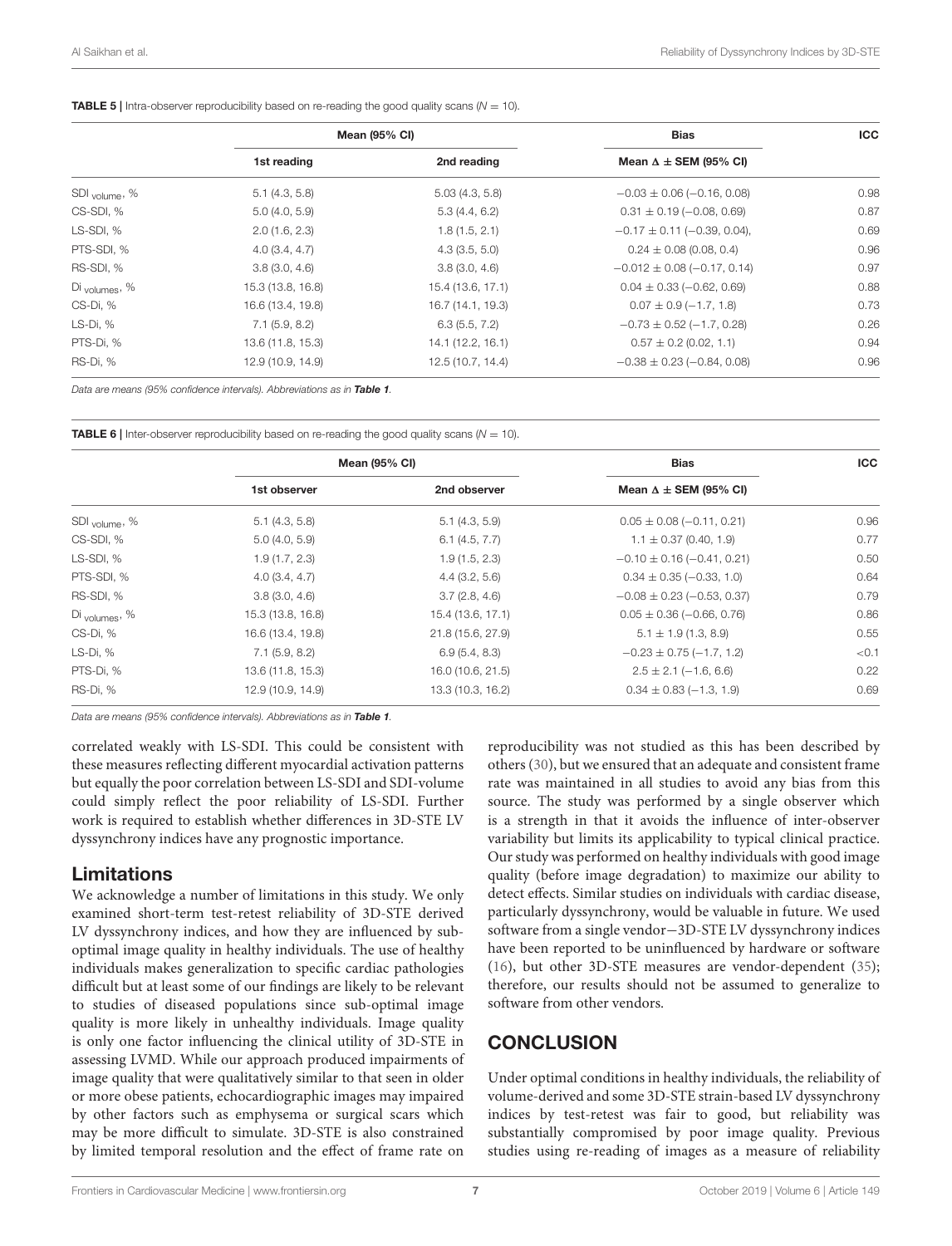

<span id="page-7-1"></span>have probably over-estimated the reliability of 3D-STE derived LV dyssynchrony indices.

# DATA AVAILABILITY STATEMENT

All datasets relevant to this study are included in the manuscript/**[Supplementary Files](#page-7-0)**.

## ETHICS STATEMENT

This study was carried out in accordance with the recommendations of World Medical Association (WMA). All subjects gave written informed consent in accordance with the Declaration of Helsinki. The protocol was approved by the UCL REC.

# AUTHOR CONTRIBUTIONS

Each author has contributed extensively to the manuscript. LA and AH conceived and designed the study. LA performed the data collection and the statistical analysis and drafted the manuscript. CP and AH assisted in data interpretation, critically reviewed, and amended the manuscript.

## FUNDING

LA was supported by a scholarship grant from Imam Abdulrahman Bin Faisal University for her postgraduate studies (PhD) at UCL. AH works in a unit that receives support from the UK Medical Research Council (Programme Code MC\_UU\_12019/1), he also receives support from the British Heart Foundation (PG/15/75/31748, CS/15/6/31468, CS/13/1/30327), and the National Institute for Health Research University College London Hospitals Biomedical Research Center. CP receives support from the British Heart Foundation (CS/15/6/31468).

## ACKNOWLEDGMENTS

We are grateful to all the volunteers who participated in this study.

## SUPPLEMENTARY MATERIAL

<span id="page-7-0"></span>The Supplementary Material for this article can be found [online at: https://www.frontiersin.org/articles/10.3389/fcvm.](https://www.frontiersin.org/articles/10.3389/fcvm.2019.00149/full#supplementary-material) 2019.00149/full#supplementary-material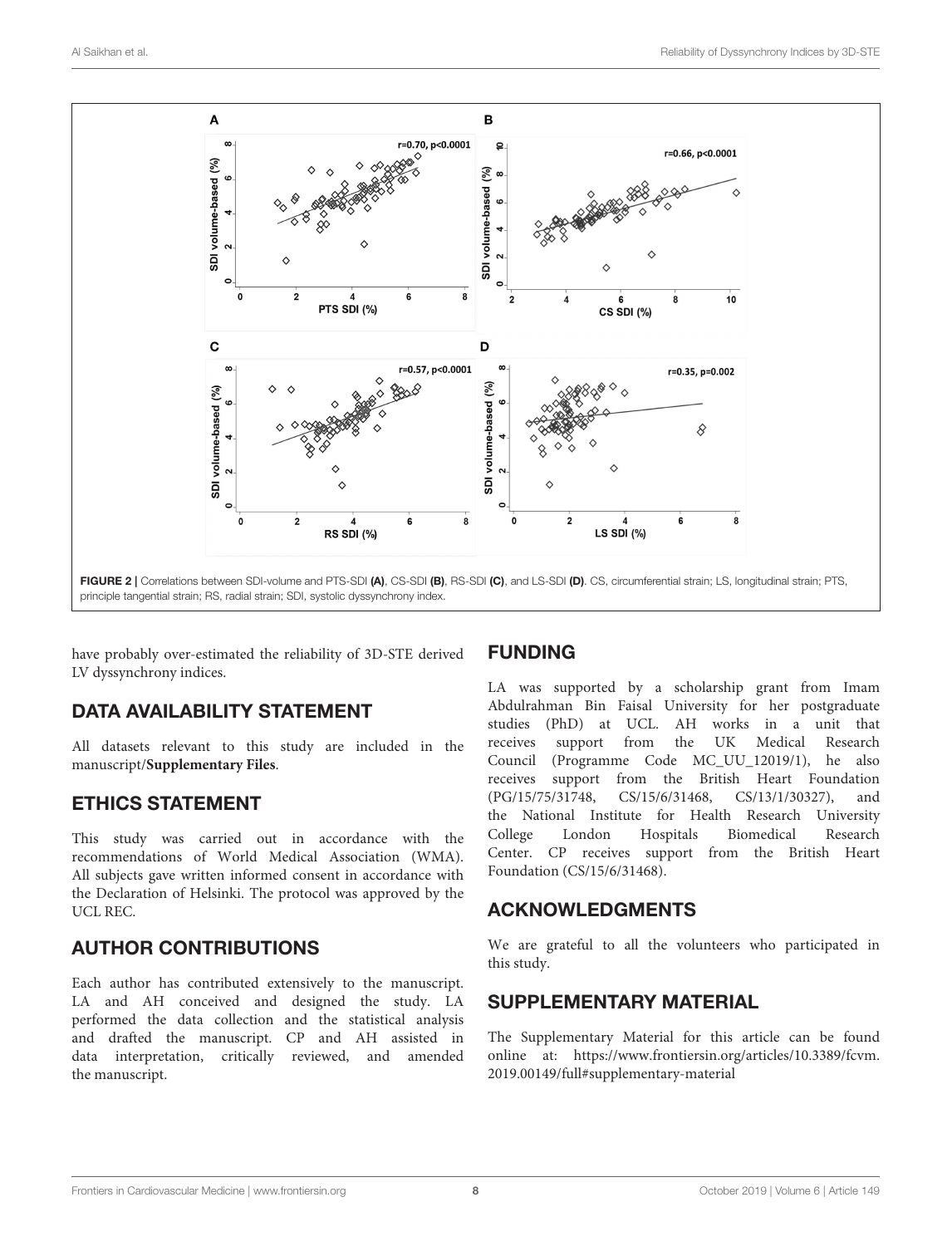#### **REFERENCES**

- <span id="page-8-0"></span>1. Spragg DD, Kass DA. Pathobiology of left ventricular dyssynchrony and resynchronization. Prog Cardiovasc Dis. (2006) 49:26–41. doi: [10.1016/j.pcad.2006.05.001](https://doi.org/10.1016/j.pcad.2006.05.001)
- <span id="page-8-1"></span>2. Cai Q, Ahmad M. Left ventricular dyssynchrony by three-dimensional echocardiography: current understanding and potential future clinical applications. Echocardiography. [\(2015\) 32:1299–306. doi: 10.1111/echo.](https://doi.org/10.1111/echo.12965) 12965
- <span id="page-8-2"></span>3. Bader H, Garrigue S, Lafitte S, Reuter S, Jais P, Haissaguerre M, et al. Intraleft ventricular electromechanical asynchrony. A new independent predictor of severe cardiac events in heart failure patients. J Am Coll Cardiol. (2004) 43:248–56. doi: [10.1016/j.jacc.2003.08.038](https://doi.org/10.1016/j.jacc.2003.08.038)
- 4. Chalil S, Stegemann B, Muhyaldeen S, Khadjooi K, Smith RE, Jordan PJ, et al. Intraventricular dyssynchrony predicts mortality and morbidity after cardiac resynchronization therapy: a study using cardiovascular magnetic resonance tissue synchronization imaging. J Am Coll Cardiol. (2007) 50:243– 52. doi: [10.1016/j.jacc.2007.03.035](https://doi.org/10.1016/j.jacc.2007.03.035)
- 5. Haugaa KH, Grenne BL, Eek CH, Ersboll M, Valeur N, Svendsen JH, et al. Strain echocardiography improves risk prediction of ventricular arrhythmias after myocardial infarction. JACC Cardiovasc Imaging. (2013) 6:841–50. doi: [10.1016/j.jcmg.2013.03.005](https://doi.org/10.1016/j.jcmg.2013.03.005)
- 6. Haugaa KH, Smedsrud MK, Steen T, Kongsgaard E, Loennechen JP, Skjaerpe T, et al. Mechanical dispersion assessed by myocardial strain in patients after myocardial infarction for risk prediction of ventricular arrhythmia. JACC Cardiovasc Imaging. [\(2010\) 3:247–56. doi: 10.1016/j.jcmg.2009.](https://doi.org/10.1016/j.jcmg.2009.11.012) 11.012
- 7. D'Andrea A, Caso P, Cuomo S, Salerno G, Scarafile R, Mita C, et al. Prognostic value of intra-left ventricular electromechanical asynchrony in patients with mild hypertrophic cardiomyopathy compared with power athletes. Br J Sports Med. (2006) 40:244–50. doi: [10.1136/bjsm.2005.022194](https://doi.org/10.1136/bjsm.2005.022194)
- 8. Gorcsan J III, Sogaard P, Bax JJ, Singh JP, Abraham WT, Borer JS, et al. Association of persistent or worsened echocardiographic dyssynchrony with unfavourable clinical outcomes in heart failure patients with narrow QRS width: a subgroup analysis of the EchoCRT trial. Eur Heart J. (2016) 37:49–59. doi: [10.1093/eurheartj/ehv418](https://doi.org/10.1093/eurheartj/ehv418)
- <span id="page-8-3"></span>9. Vecera J, Penicka M, Eriksen M, Russell K, Bartunek J, Vanderheyden M, et al. Wasted septal work in left ventricular dyssynchrony: a novel principle to predict response to cardiac resynchronization therapy. Eur Heart J Cardiovasc Imaging. (2016) 17:624–32. doi: [10.1093/ehjci/jew019](https://doi.org/10.1093/ehjci/jew019)
- <span id="page-8-4"></span>10. Tracy CM, Epstein AE, Darbar D, DiMarco JP, Dunbar SB, Estes NA III, et al. 2012 ACCF/AHA/HRS focused update of the 2008 guidelines for device-based therapy of cardiac rhythm abnormalities: a report of the American College of Cardiology Foundation/American Heart Association Task Force on Practice Guidelines and the Heart Rhythm Society. Circulation. (2012) 126:1784–800. doi: [10.1161/CIR.0b013e3182618569](https://doi.org/10.1161/CIR.0b013e3182618569)
- <span id="page-8-5"></span>11. Mor-Avi V, Lang RM, Badano LP, Belohlavek M, Cardim NM, Derumeaux G, et al. Current and evolving echocardiographic techniques for the quantitative evaluation of cardiac mechanics: ASE/EAE consensus statement on methodology and indications endorsed by the Japanese Society of Echocardiography. J Am Soc Echocardiogr. (2011) 24:277-313. doi: [10.1093/ejechocard/jer021](https://doi.org/10.1093/ejechocard/jer021)
- <span id="page-8-6"></span>12. Chung ES, Leon AR, Tavazzi L, Sun JP, Nihoyannopoulos P, Merlino J, et al. Results of the Predictors of Response to CRT (PROSPECT) trial. Circulation. [\(2008\) 117:2608–16. doi: 10.1161/CIRCULATIONAHA.107.7](https://doi.org/10.1161/CIRCULATIONAHA.107.743120) 43120
- <span id="page-8-7"></span>13. Gorcsan J III, Tanabe M, Bleeker GB, Suffoletto MS, Thomas NC, Saba S, et al. Combined longitudinal and radial dyssynchrony predicts ventricular response after resynchronization therapy. J Am Coll Cardiol. (2007) 50:1476– 83. doi: [10.1016/j.jacc.2007.06.043](https://doi.org/10.1016/j.jacc.2007.06.043)
- <span id="page-8-8"></span>14. Oyenuga O, Hara H, Tanaka H, Kim HN, Adelstein EC, Saba S, et al. Usefulness of echocardiographic dyssynchrony in patients with borderline QRS duration to assist with selection for cardiac resynchronization therapy. JACC Cardiovasc Imaging. (2010) 3:132–40. doi: [10.1016/j.jcmg.2009.09.020](https://doi.org/10.1016/j.jcmg.2009.09.020)
- <span id="page-8-9"></span>15. Tanaka H, Hara H, Saba S, Gorcsan J III. Usefulness of threedimensional speckle tracking strain to quantify dyssynchrony and the site of latest mechanical activation. Am J Cardiol. (2010) 105:235–42. doi: [10.1016/j.amjcard.2009.09.010](https://doi.org/10.1016/j.amjcard.2009.09.010)
- <span id="page-8-10"></span>16. Kleijn SA, Aly MF, Knol DL, Terwee CB, Jansma EP, Abd El-Hady YA, et al. A meta-analysis of left ventricular dyssynchrony assessment and prediction of response to cardiac resynchronization therapy by threedimensional echocardiography. Eur Heart J Cardiovasc Imaging. (2012) 13:763–75. doi: [10.1093/ehjci/jes041](https://doi.org/10.1093/ehjci/jes041)
- <span id="page-8-11"></span>17. Shun-Shin M, Francis DP. Why are some studies of cardiovascular markers unreliable? The role of measurement variability and what an aspiring clinician scientist can do before it is too late. Prog Cardiovasc Dis. (2012) 55:14–24. doi: [10.1016/j.pcad.2012.05.006](https://doi.org/10.1016/j.pcad.2012.05.006)
- <span id="page-8-12"></span>18. Russo C, Jaubert MP, Jin Z, Homma S, Di Tullio MR. Intra- and interobserver reproducibility of left ventricular mechanical dyssynchrony assessment by real time three-dimensional echocardiography. Echocardiography. (2012) 29:598– 607. doi: [10.1111/j.1540-8175.2011.01655.x](https://doi.org/10.1111/j.1540-8175.2011.01655.x)
- <span id="page-8-13"></span>19. Tanaka H, Hara H, Adelstein EC, Schwartzman D, Saba S, Gorcsan J III. Comparative mechanical activation mapping of RV pacing to LBBB by 2D and 3D speckle tracking and association with response to resynchronization therapy. JACC Cardiovasc Imaging. (2010) 3:461–71. doi: [10.1016/j.jcmg.2009.12.014](https://doi.org/10.1016/j.jcmg.2009.12.014)
- 20. Matsumoto K, Tanaka H, Tatsumi K, Miyoshi T, Hiraishi M, Kaneko A, et al. Left ventricular dyssynchrony using three-dimensional speckletracking imaging as a determinant of torsional mechanics in patients with idiopathic dilated cardiomyopathy. Am J Cardiol. (2012) 109:1197–205. doi: [10.1016/j.amjcard.2011.11.059](https://doi.org/10.1016/j.amjcard.2011.11.059)
- <span id="page-8-25"></span>21. Thebault C, Donal E, Bernard A, Moreau O, Schnell F, Mabo P, et al. Real-time three-dimensional speckle tracking echocardiography: a novel technique to quantify global left ventricular mechanical dyssynchrony. Eur J Echocardiogr. (2011) 12:26–32. doi: [10.1093/ejechocard/jeq095](https://doi.org/10.1093/ejechocard/jeq095)
- <span id="page-8-14"></span>22. Tatsumi K, Tanaka H, Matsumoto K, Hiraishi M, Miyoshi T, Tsuji T, et al. Mechanical left ventricular dyssynchrony in heart failure patients with narrow QRS duration as assessed by three-dimensional speckle area tracking strain. Am J Cardiol. [\(2011\) 108:867–72. doi: 10.1016/j.amjcard.2011.](https://doi.org/10.1016/j.amjcard.2011.05.015) 05.015
- <span id="page-8-15"></span>23. Gardin JM, Siscovick D, Anton-Culver H, Lynch JC, Smith VE, Klopfenstein HS, et al. Sex, age, and disease affect echocardiographic left ventricular mass and systolic function in the free-living elderly. The cardiovascular health study. Circulation. [\(1995\) 91:1739–48. doi: 10.1161/01.CIR.91.](https://doi.org/10.1161/01.CIR.91.6.1739) 6.1739
- <span id="page-8-16"></span>24. Al Saikhan L, Park C, Hughes A. P645 reliability of left ventricular dyssynchrony indices by three-dimensional speckle-tracking echocardiography: the impact of intentional impairment of image quality. Eur Heart J Cardiovasc Imaging. (2019) 20(Suppl. 1):i363–i81. doi: [10.1093/ehjci/jey265](https://doi.org/10.1093/ehjci/jey265)
- <span id="page-8-17"></span>25. Al Saikhan LK, Park C, Hughes A. The impact of intentional distortion of image quality on left ventricular deformation indices by three-dimensional speckle-tracking echocardiography. Proc Physiol Soc. (2018) 41:PCA033.
- <span id="page-8-18"></span>26. Al Saikhan L, Park C, Hughes A. Image quality causes substantial bias in threedimensional speckle-tracking echocardiography measures. bioRxiv. (2018) 500777. doi: [10.1101/500777](https://doi.org/10.1101/500777)
- <span id="page-8-19"></span>27. Lang RM, Badano LP, Tsang W, Adams DH, Agricola E, Buck T, et al. EAE/ASE recommendations for image acquisition and display using threedimensional echocardiography. Eur Heart J Cardiovasc Imaging. (2012) 13:1– 46. doi: [10.1093/ehjci/jer316](https://doi.org/10.1093/ehjci/jer316)
- <span id="page-8-20"></span>28. Duck FA. Physical Properties of Tissue. London: Academic Press (1990). doi: [10.1016/B978-0-12-222800-1.50009-7](https://doi.org/10.1016/B978-0-12-222800-1.50009-7)
- <span id="page-8-21"></span>29. Lastinger JL, Groves ID Jr. Speed of Sound in Four Elastomers. Report 2363, Standards Branch, Underwater Sound Reference Division, Orlando, FL (1971).
- <span id="page-8-22"></span>30. Yodwut C, Weinert L, Klas B, Lang RM, Mor-Avi V. Effects of frame rate on three-dimensional speckle-tracking-based measurements of myocardial deformation. J Am Soc Echocardiogr. (2012) 25:978–85. doi: [10.1016/j.echo.2012.06.001](https://doi.org/10.1016/j.echo.2012.06.001)
- <span id="page-8-23"></span>31. Lang RM, Badano LP, Mor-Avi V, Afilalo J, Armstrong A, Ernande L, et al. Recommendations for cardiac chamber quantification by echocardiography in adults: an update from the American Society of Echocardiography and the European Association of Cardiovascular Imaging. J Am Soc Echocardiogr. (2015) 28:1–39.e14. doi: [10.1016/j.echo.2014.10.003](https://doi.org/10.1016/j.echo.2014.10.003)
- <span id="page-8-24"></span>32. Rosner B. Fundamentals of Biostatistics, 7th ed. Boston, MA: Brooks/Cole, Cengage Learning ©2011 (2011).